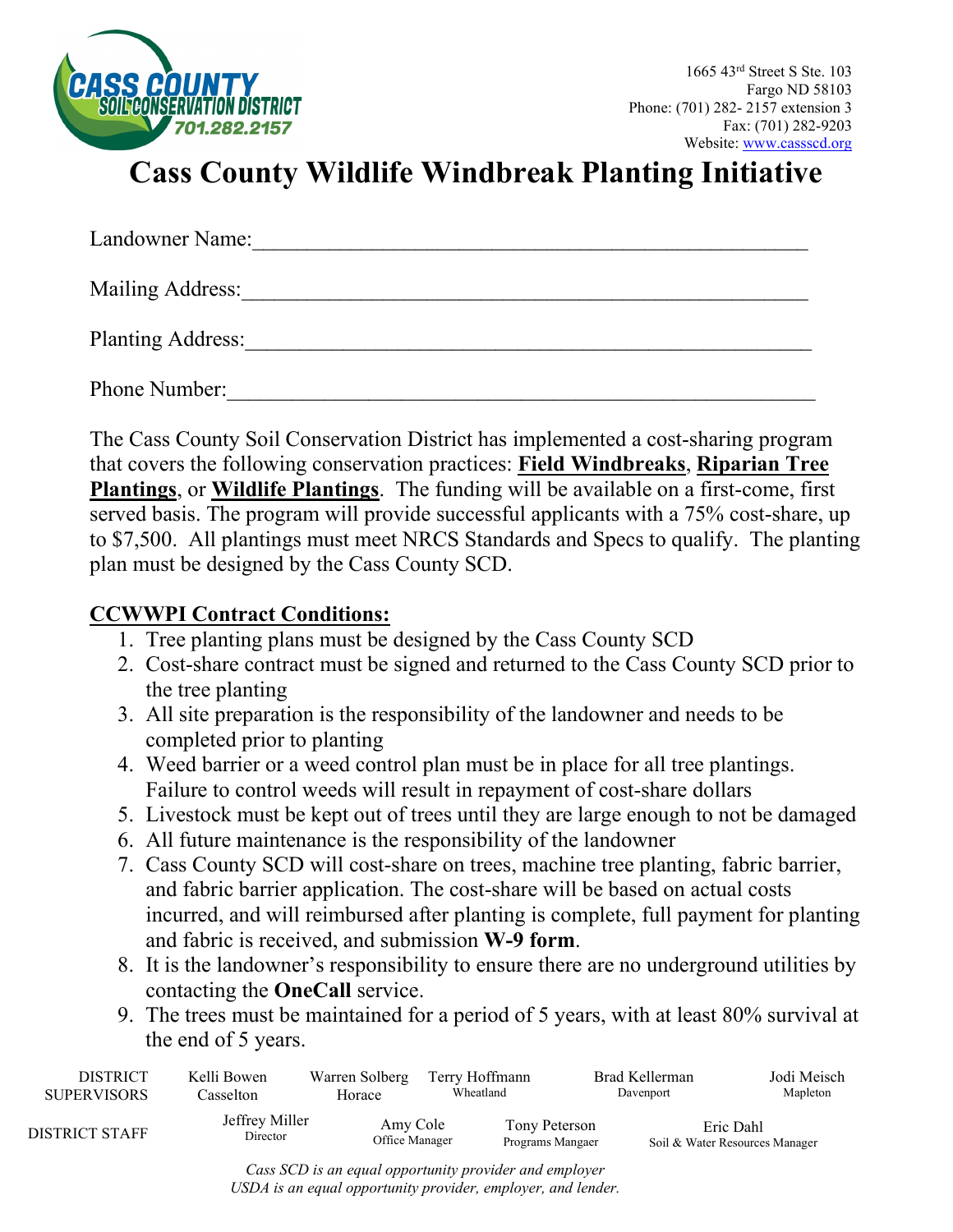

10.The SCD will conduct yearly survival counts of the tree rows. If you would like to be notified prior to the field visit, please contact the District office.

### **Best Management Practices for a Successful Planting:**

- 1. An annual check of dead or weakened trees or shrubs should be undertaken for replacement trees
- 2. If fabric barrier is used, weeds should be pulled from the tree openings in the fabric a few times a year. This will ensure the trees don't have undue competition.
- 3. It is recommended that trees be watered regularly.
- 4. Weed barrier should be inspected each year to ensure it is still tight, and stapled as needed.

#### **Tree Planting:**

Attached Tree Plan: Y or N

Township Range Section:

Number of Rows:

Conservation Goal:

#### **Landowner Information:**

I agree with all the conditions and guidelines as written in this application form and tree planning plan. I certify that these lands are owned by me. I understand that if the planting is not maintained according to the terms of this contract, I will be required to repay the monies cost-shared through the Cass County SCD. I understand I am responsible for the preparing the land for planting. I certify that I have read and understood all of the conditions of this contract.

|                                       | Landowner Signature:       |                            |                             | Date:                             |                             |                                             |
|---------------------------------------|----------------------------|----------------------------|-----------------------------|-----------------------------------|-----------------------------|---------------------------------------------|
| Cass SCD Signature:                   |                            |                            |                             | Date:                             |                             |                                             |
|                                       | Project Completed Date:    |                            |                             |                                   |                             |                                             |
| Checked out Date:                     |                            |                            |                             |                                   |                             |                                             |
| <b>Check Mailed Date:</b>             |                            |                            |                             |                                   |                             |                                             |
| <b>DISTRICT</b><br><b>SUPERVISORS</b> | Kelli Bowen<br>Casselton   | Warren Solberg<br>Horace   | Terry Hoffmann<br>Wheatland |                                   | Brad Kellerman<br>Davenport | Jodi Meisch<br>Mapleton                     |
| <b>DISTRICT STAFF</b>                 | Jeffrey Miller<br>Director | Amy Cole<br>Office Manager |                             | Tony Peterson<br>Programs Mangaer |                             | Eric Dahl<br>Soil & Water Resources Manager |

*Cass SCD is an equal opportunity provider and employer USDA is an equal opportunity provider, employer, and lender.*